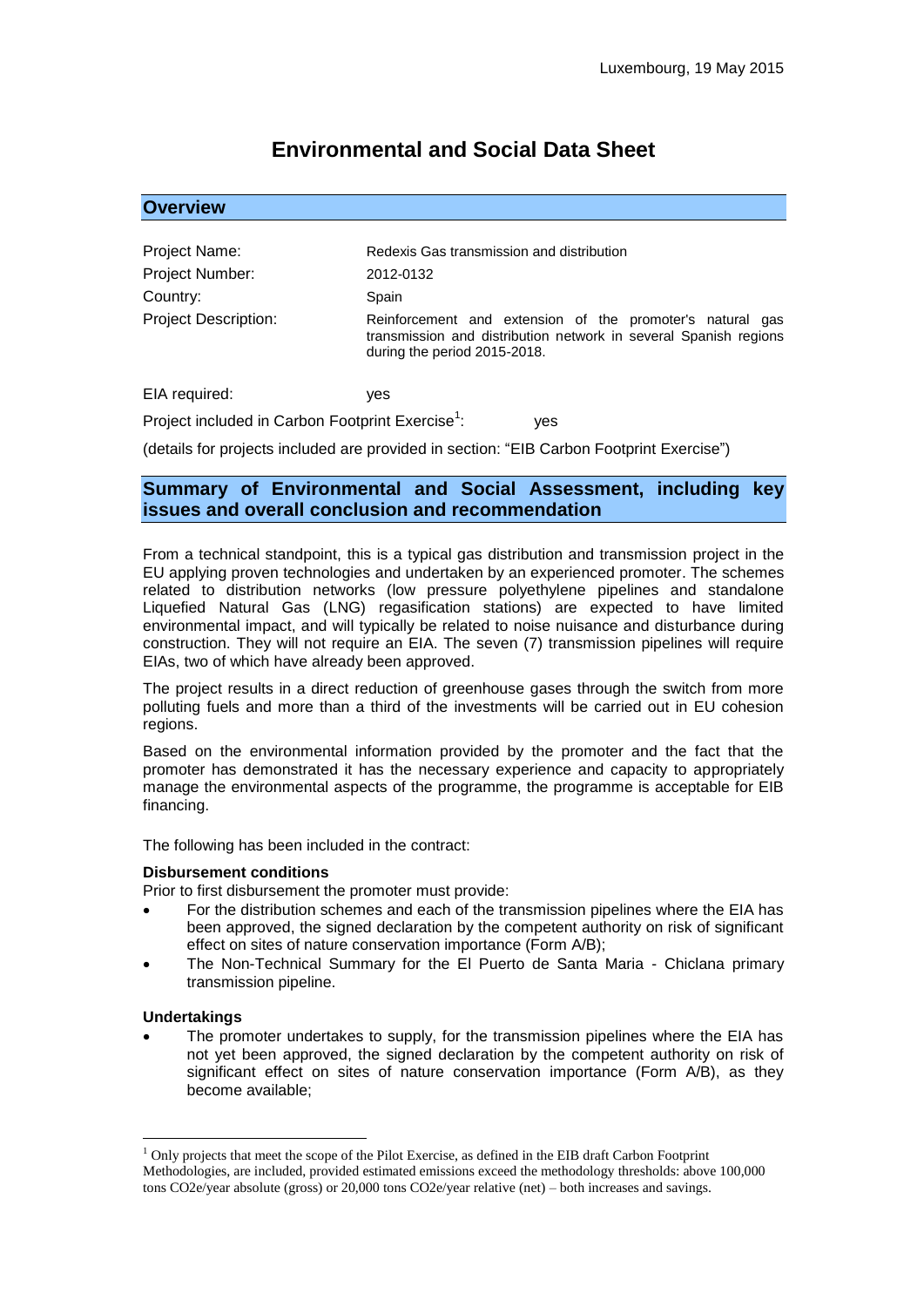- The promoter undertakes not to allocate the EIB's funds to programme components that require a full EIA until the EIA and/or the necessary social, biodiversity assessments as well as stakeholder engagement plans have been finalised and approved or endorsed by the relevant competent authorities. Once the EIA is made available to the public, an electronic copy of all Environmental & Social documents must be placed on the website of the promoter and maintained until completion of reporting as required by the EIB, or made accessible to interested parties via a weblink on the EIB website;
- The promoter shall store and keep up to date all documents relevant for the programme supporting the compliance with the provisions of EU environmental legislation, including Habitats and Birds Directives, permits and environmental and social approvals and, where required, social studies, and shall promptly upon request deliver such documents to the EIB;

# **Environmental and Social Assessment**

## **Environmental Assessment**

The schemes related to distribution networks (polyethylene pipelines and small standalone LNG regasification stations) are expected to have limited environmental impact, given that significant trenching is not needed. Impacts related to the pipelines laying will typically be related to noise nuisance and disturbance during construction. They will therefore be temporary in nature and mitigated according to established practices in the sector: in densely populated areas, particular attention will be paid to limit the effect of noise, vibrations and traffic disruption during the construction works. The overall environmental impact related to the LNG regasification stations will essentially be limited to the physical disruption during implementation and the residual visual impact of the storage tanks. Main mitigating measures include public notification of construction works, close coordination with the municipalities, preliminary archaeological soundings, careful selection of storage sites and screen planting. None of the distribution schemes will require an EIA: the LNG standalone stations' characteristics (storage volumes below 200 t) are such that they do not fall in Annex I or Annex II of the EIA Directive as transposed into Spanish law (2013/21). Choice of localities to be connected follows an assessment methodology based on distance to existing pipelines and demand, among other criteria.

Under the Spanish law (Real decreto ley 2013/21) transposing EIA Directive 2011/92, formal EIAs are required for all high pressure pipelines with a diameter exceeding 800 mm and a length greater than 40 km, or 10 km if they are close to a protected area. Given their characteristics, the transmission schemes fall either under Annex I of the EIA Directive or have been screened in by the competent authority, and will therefore require a full EIA. Some of the pipelines are planned to be carried out close or in a site of nature conservation importance. The list of projects and their status is given in the table below:

| <b>Primary transmission pipelines (&gt;60bar)</b> | <b>Region</b>    | $COD *$<br>year | Length<br>(km) | <b>EIA</b>       |
|---------------------------------------------------|------------------|-----------------|----------------|------------------|
| SON REUS-INCA-ALCUDIA                             | Balearic Islands | 2015            | 45.6           | Approved         |
| CAS TRESORER - MANACOR - FELANITX                 | Balearic Islands | 2016            | 58.6           | Approved         |
| EL PUERTO DE SANTA MARIA-CHICLANA                 | Andalusia        | 2017            | 42.6           | work in progress |
| VILLACARRILLO - VILLANUEVA DEL ARZOBISPO          | Andalusia        | 2018            | 11.5           | work in progress |
| VILLANUEVA DEL ARZOBISPO - CASTELLAR              | Andalusia        | 2018            | 17.2           | work in progress |
| ESPERA - LAS CABEZAS - LEBRIJA                    | Andalusia        | 2018            | 41.0           | work in progress |
| VILLANUEVA DEL ARZOBISPO - PUENTE GENAVE          | Andalusia        | 2018            | 32.6           | work in progress |

\*COD: Commercial Operation Date

The EIAs for the two pipelines in the Balearic Islands have already been approved and nontechnical summaries (NTS) are available. Both pipelines pass in close vicinity of Natura 2000 areas, but the presence of pre-coastal heights and high urbanisation on the island leave limited alternatives to avoid touching the Natura 2000 areas borders. The conclusions of the